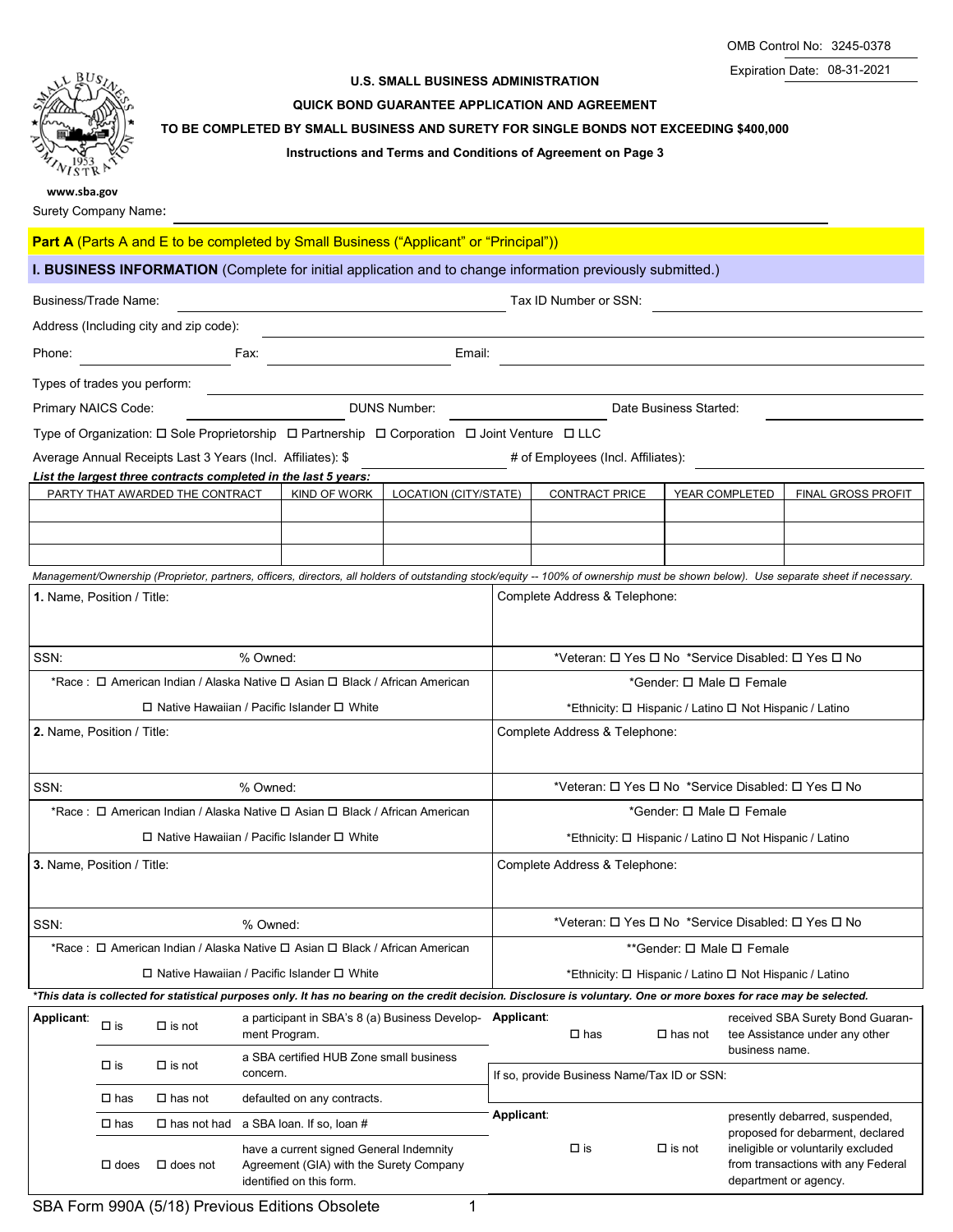### **II. CONTRACT INFORMATION** (Complete for each bid and final bond guarantee)

| Project Type:                | Construction $\Box$                                                                           | Service □                                       | Supply $\square$ | Other $\square$                                                                    | Liquidated Damages:\$                                                                    |                                                                 | Weekdays $\square$ | Calendar Days □ |  |
|------------------------------|-----------------------------------------------------------------------------------------------|-------------------------------------------------|------------------|------------------------------------------------------------------------------------|------------------------------------------------------------------------------------------|-----------------------------------------------------------------|--------------------|-----------------|--|
| <b>Project Description:</b>  |                                                                                               |                                                 |                  | <b>Project Location:</b>                                                           |                                                                                          |                                                                 |                    |                 |  |
| Project's NAICS Code:        |                                                                                               | # of Employees before this project was awarded: |                  |                                                                                    | # of Existing jobs retained due to this project (same job cannot be<br>reported as new): |                                                                 |                    |                 |  |
| Name and Address of Obligee: |                                                                                               |                                                 |                  | # of New jobs due to the project (same job cannot be reported as<br>retain-above): |                                                                                          |                                                                 |                    |                 |  |
|                              |                                                                                               |                                                 |                  |                                                                                    |                                                                                          | Applicant is $\Box$ prime $\Box$ subcontractor on this project. |                    |                 |  |
|                              | Obligee Type: $\Box$ Federal $\Box$ State $\Box$ Local $\Box$ Private $\Box$ Special District |                                                 |                  | Percentage of work subcontracted by Applicant:                                     |                                                                                          |                                                                 |                    |                 |  |

#### **Applicant certifies that:**

- a) A bid, payment or performance bond is required by the bid solicitation or the original contract for this project.
- b) Applicant has attempted and failed to obtain the required bonds without SBA's guarantee.
- c) Applicant, or its Affiliates, has not defaulted on an SBA-guaranteed bond resulting in a Loss that has not been fully reimbursed to SBA or, if SBA has reimbursed the Applicant, or its Affiliates, for any Imminent Breach payments, SBA has been fully reimbursed for these payments.
- d) All information in this Application and that relates to this Application which has been submitted to SBA, any agent, or broker, or surety company, is complete and accurate to the best of my knowledge.
- e) If Part A, section I, and Part E of this application have previously been submitted in connection with an earlier application, I have reviewed that information and certify that it either remains complete and accurate or that I have submitted a revised application Part A, section I, and Part E, with complete and accurate information to the best of my knowledge.
- f) Any agency, broker, surety company, financial institution, or other party in possession of credit, financial or work experience information concerning the undersigned applicant and the applicant's business is authorized to release the same to SBA in order that SBA may evaluate the same for the purpose of bond guarantee assistance.
- g) The individual signing below is authorized to execute this application on behalf of the Applicant.

I understand that knowingly making a false statement or submitting false information is a violation of Federal law and could result in criminal prosecution or civil penalties under 18 U.S.C. §§ 287, 371, 1001, 15 U.S.C. § 645, or 31 U.S.C. § 3729.

| Principal's Signature:                                                                                                                                                                                                                                                                                                                                                                                                                                                                                                                                                                                                                                                                                                                                                                                                                                                                                                                                                                                                                                                                                            | Date:                                                                                                                                                                                                                                                                                                                             | Printed Name:                        |  |  |  |  |  |  |  |
|-------------------------------------------------------------------------------------------------------------------------------------------------------------------------------------------------------------------------------------------------------------------------------------------------------------------------------------------------------------------------------------------------------------------------------------------------------------------------------------------------------------------------------------------------------------------------------------------------------------------------------------------------------------------------------------------------------------------------------------------------------------------------------------------------------------------------------------------------------------------------------------------------------------------------------------------------------------------------------------------------------------------------------------------------------------------------------------------------------------------|-----------------------------------------------------------------------------------------------------------------------------------------------------------------------------------------------------------------------------------------------------------------------------------------------------------------------------------|--------------------------------------|--|--|--|--|--|--|--|
| <b>Part B</b> (To be completed by Surety)                                                                                                                                                                                                                                                                                                                                                                                                                                                                                                                                                                                                                                                                                                                                                                                                                                                                                                                                                                                                                                                                         |                                                                                                                                                                                                                                                                                                                                   |                                      |  |  |  |  |  |  |  |
| I. COMPLETE FOR BID BOND:                                                                                                                                                                                                                                                                                                                                                                                                                                                                                                                                                                                                                                                                                                                                                                                                                                                                                                                                                                                                                                                                                         |                                                                                                                                                                                                                                                                                                                                   |                                      |  |  |  |  |  |  |  |
| <b>Estimated Contract Amount:\$</b>                                                                                                                                                                                                                                                                                                                                                                                                                                                                                                                                                                                                                                                                                                                                                                                                                                                                                                                                                                                                                                                                               | Bid Bond Percentage or Amount:                                                                                                                                                                                                                                                                                                    | Bid Date and Time:                   |  |  |  |  |  |  |  |
| <b>II. COMPLETE FOR FINAL BOND:</b>                                                                                                                                                                                                                                                                                                                                                                                                                                                                                                                                                                                                                                                                                                                                                                                                                                                                                                                                                                                                                                                                               |                                                                                                                                                                                                                                                                                                                                   |                                      |  |  |  |  |  |  |  |
| Contract Amount:\$                                                                                                                                                                                                                                                                                                                                                                                                                                                                                                                                                                                                                                                                                                                                                                                                                                                                                                                                                                                                                                                                                                | Anticipated Project Start Date:                                                                                                                                                                                                                                                                                                   | Anticipated Project Completion Date: |  |  |  |  |  |  |  |
| Payment Bond No.:                                                                                                                                                                                                                                                                                                                                                                                                                                                                                                                                                                                                                                                                                                                                                                                                                                                                                                                                                                                                                                                                                                 | Payment Bond Amount:\$                                                                                                                                                                                                                                                                                                            |                                      |  |  |  |  |  |  |  |
| Performance Bond No.:                                                                                                                                                                                                                                                                                                                                                                                                                                                                                                                                                                                                                                                                                                                                                                                                                                                                                                                                                                                                                                                                                             | Performance Bond Amount:\$                                                                                                                                                                                                                                                                                                        |                                      |  |  |  |  |  |  |  |
| Bid Spread:<br>Low:\$                                                                                                                                                                                                                                                                                                                                                                                                                                                                                                                                                                                                                                                                                                                                                                                                                                                                                                                                                                                                                                                                                             | 2nd Low:\$                                                                                                                                                                                                                                                                                                                        |                                      |  |  |  |  |  |  |  |
| Contractor Fee Amount:\$                                                                                                                                                                                                                                                                                                                                                                                                                                                                                                                                                                                                                                                                                                                                                                                                                                                                                                                                                                                                                                                                                          | Surety Fee Amount:\$                                                                                                                                                                                                                                                                                                              | Surety Premium and Rate:\$           |  |  |  |  |  |  |  |
|                                                                                                                                                                                                                                                                                                                                                                                                                                                                                                                                                                                                                                                                                                                                                                                                                                                                                                                                                                                                                                                                                                                   | III. COMPLETE FOR CONTRACT/BOND AMOUNT CHANGES (Specify the increased or decreased bond, premium, and fee amounts)<br>Increase: $\square$<br>Decrease: $\square$                                                                                                                                                                  |                                      |  |  |  |  |  |  |  |
| Original Contract Amount:\$                                                                                                                                                                                                                                                                                                                                                                                                                                                                                                                                                                                                                                                                                                                                                                                                                                                                                                                                                                                                                                                                                       |                                                                                                                                                                                                                                                                                                                                   | <b>Revised Contract Amount:\$</b>    |  |  |  |  |  |  |  |
| Payment Bond Amount:\$                                                                                                                                                                                                                                                                                                                                                                                                                                                                                                                                                                                                                                                                                                                                                                                                                                                                                                                                                                                                                                                                                            | Performance Bond Amount: \$                                                                                                                                                                                                                                                                                                       |                                      |  |  |  |  |  |  |  |
| Contractor Fee Amount:\$                                                                                                                                                                                                                                                                                                                                                                                                                                                                                                                                                                                                                                                                                                                                                                                                                                                                                                                                                                                                                                                                                          | Premium and Rate Charged by Surety:\$                                                                                                                                                                                                                                                                                             | Surety Fee Amount:\$                 |  |  |  |  |  |  |  |
| In my opinion, the Principal appears to have the financial management and technical abilities to successfully complete this contract. However, I have deter-<br>mined that the Principal falls below the normal underwriting standard of this Surety, who will not issue this bond without an SBA guarantee. On behalf of the<br>Surety, I agree to the Terms and Conditions listed below and I certify that all information provided in connection with this Application and Agreement is true,<br>correct and complete to the best of my knowledge. The Surety certifies that the Applicant is a small business according to the standards in 13 CFR Part 121. I<br>also certify that the Principal meets the eligibility requirements set forth in 13 CFR Part 115 and that this Application does not fall within any of the exclusions<br>set forth in SBA regulations (13 CFR Part 115) under which this SBA Form 990A, Quick Bond Application and Agreement, may not be used. By signing below,<br>I certify that I have been authorized by the Surety to execute this Application on behalf of the Surety. |                                                                                                                                                                                                                                                                                                                                   |                                      |  |  |  |  |  |  |  |
| mentation relating to this information at any time.                                                                                                                                                                                                                                                                                                                                                                                                                                                                                                                                                                                                                                                                                                                                                                                                                                                                                                                                                                                                                                                               | I understand that knowingly making a false statement or submitting false information is a violation of Federal law and could result in criminal prosecution or<br>civil penalties under statutes including 18 U.S.C. §§ 287, 371, 1001, 15 U.S.C. § 645, or 31 U.S.C. § 3729. SBA reserves the right to review the surety's docu- |                                      |  |  |  |  |  |  |  |
| Signature of Surety's Attorney-in Fact:                                                                                                                                                                                                                                                                                                                                                                                                                                                                                                                                                                                                                                                                                                                                                                                                                                                                                                                                                                                                                                                                           |                                                                                                                                                                                                                                                                                                                                   | Date:                                |  |  |  |  |  |  |  |
| <b>Printed Name:</b>                                                                                                                                                                                                                                                                                                                                                                                                                                                                                                                                                                                                                                                                                                                                                                                                                                                                                                                                                                                                                                                                                              | Agency Name:                                                                                                                                                                                                                                                                                                                      |                                      |  |  |  |  |  |  |  |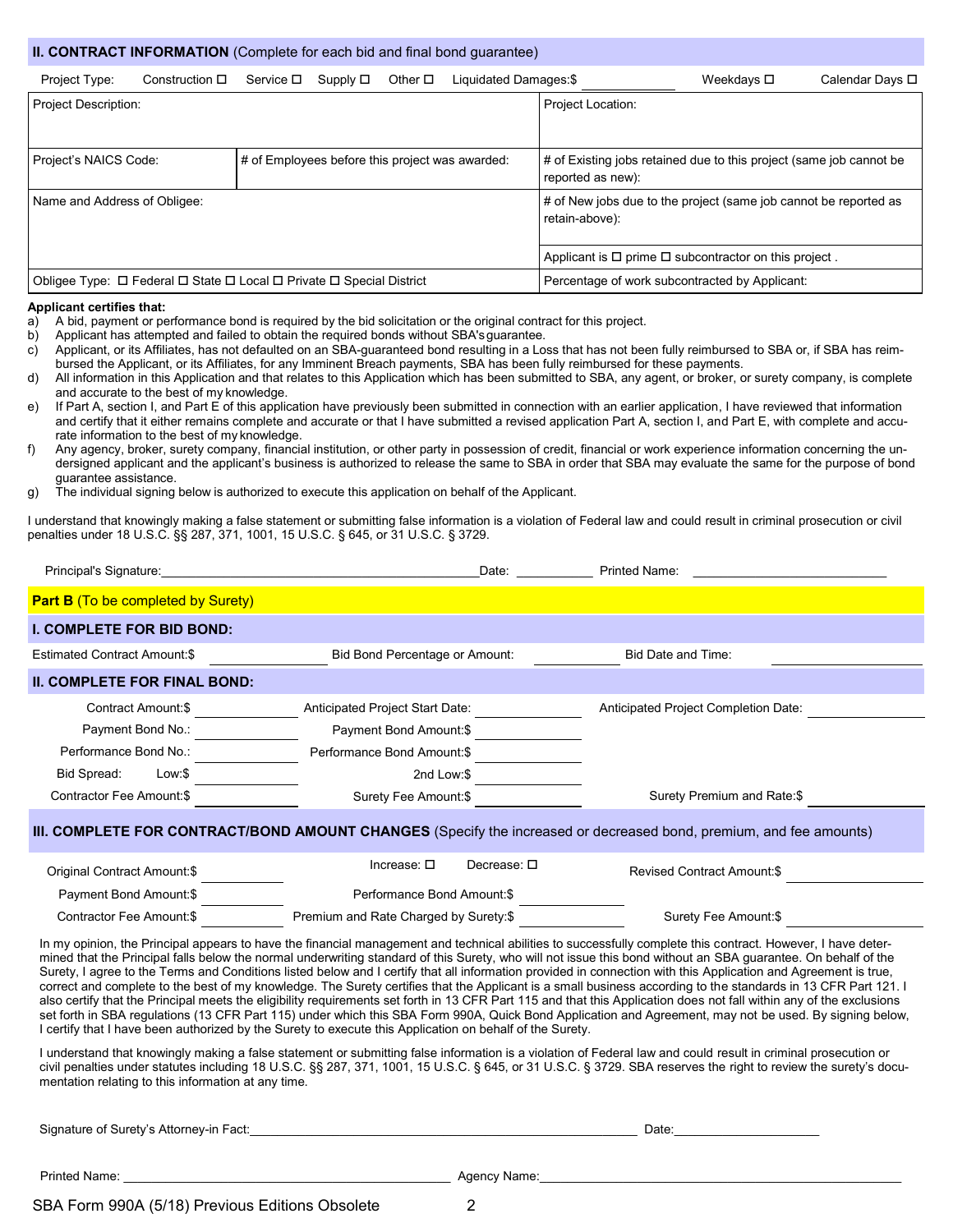#### **Terms and Conditions:**

- 1. If the Surety determines that the Contract price is reasonable and the Contract amount does not exceed that statutory ceiling specified in 13 CFR Part 115, Surety shall, conditional on the execution of this guarantee by SBA, become Surety on bid, performance and payment bond(s) required for the award of the Contract. Surety may withdraw its decision to issue such bond(s) if prescribed underwriting conditions are not met or if additional information comes to the attention of Surety of a nature so as to change its underwriting determination and notice is given to SBA.
- 2. The Surety represents that the terms and conditions of such bond(s) are, and will be, in accord with SBA regulations (13 CFR Part 115) and with those standards established and generally accepted by the surety industry for the type of contract for which such bond(s) are required to be furnished by Principal, and Surety represents that such bonds would not be provided for Principal on this Contract without this SBA guarantee.
- 3. If any suit or claim is filed against Surety upon said bond(s), Surety must inform SBA of the same within 30 days of receipt of notice. Unless SBA decides otherwise, and so notifies Surety, Surety shall take charge of all suits or claims arising under said bond(s) and compromise, settle or defend such suit or claim until so notified. Surety shall take all steps necessary to mitigate any loss resulting from Principal's default. Surety shall not join SBA as a party in any lawsuit to which Surety is a party unless SBA has denied liability or has agreed to such joinder in writing.
- 4. No employee of SBA has authority to waive, change or alter the terms of this Agreement, unless such alterations are separately attached and both the SBA and Surety's authorized representatives have signed and dated their assent.
- 5. This Agreement is made exclusively for the benefit of SBA and the Surety, and does not confer any rights or benefits on any other party, such as any right of action against SBA by any person claiming under SBA-guaranteed bonds or otherwise. In the event of the Surety's insolvency, SBA shall not be liable to the receiver or other representative of the surety except for any loss incurred and monies actually paid by such representative under the bonds guaranteed by SBA.
- 6. The Surety agrees to comply with all relevant SBA regulations. If any provision of this Agreement is in conflict with any SBA regulation, such regulation shall prevail in construing or applying this Agreement.

### **Part C** (To be completed by SBA)

| Signature:                                                |  |  |  |  | Title: |  |  |  | Date: |  |  |  |
|-----------------------------------------------------------|--|--|--|--|--------|--|--|--|-------|--|--|--|
| Typed Name:                                               |  |  |  |  |        |  |  |  |       |  |  |  |
| Disposition: □ Approved □ Declined □ Returned □ Withdrawn |  |  |  |  |        |  |  |  |       |  |  |  |

In reliance on the information and certifications contained in this application, SBA agrees to guarantee the bond described herein as of the time of issuance, subject to 15 U.S.C. § 694a and b, and SBA regulations in 13 CF subject to 15 U.S.C. § 694a and b, and SBA regulations in 13 CFR Part 115. SBA guarantees % of the loss in consideration of % of the surety's own premium base. This guaranty shall become effective upon the execution (as defined in such regulations) of the SBA-guaranteed bond by the Surety.

#### SBG NUMBER:

#### **Part D—Instructions:**

The purpose of this form is to collect information about the applicant that is used in evaluating the eligibility of the applicant for surety bond guarantee assistance. Without the information, SBA would be unable to make a decision on the application and the business would not get a bond.

For first time applications for assistance under SBA's Surety Bond Guarantee Program, the small business completes Parts A and E, and signs and submits to the surety agent of choice the Application and an SBA Form 912 (Statement of Personal History) for each person required to submit such Form. SBA Form 912 must be submitted by each proprietor (if sole proprietorship), partner (if a partnership), and by each officer, director, and owner of 20% or more of the company's stock/equity (if a corporation, limited liability company or development company).

Upon completion of its underwriting, the surety company or agent completes Part B of the Application and signs and submits the SBA Quick Bond Guarantee Application and Agreement and the other required forms through the Capital Access Financial System. SBA reviews the Application, makes a final determination, notifies surety of its decision, and returns the signed Agreement to the surety.

For subsequent applications for assistance, the small business completes: (1) Part A, section II, (2) Part A, section I, and Part E if there have been any changes in the information previously submitted, and (3) any additional or updated SBA Form 912, as necessary, and submits these forms to the surety agent of choice. (See next page for Part E.)

#### Paperwork Reduction Act:

According to the Paperwork Reduction Act, you are not required to respond to this or any request for collection of information unless it displays a currently valid OMB approval number. The number for this collection of information is 3245-0378. The total estimated time for responding to this request for information, including time to read instructions and compile the information needed to respond is 5 minutes. Comments on the burden or other aspects for this collection of information should be sent to: U.S. Small Business Administration, Chief, AIB, 409 3rd St., S.W., Washington, D.C. 20416 and Desk Officer for the Small Business Administration, Office of Management and Budget, New Executive Office Building, Room 10202, Washington, D.C. 20503. **PLEASE DO NOT SEND FORMS TO OMB.**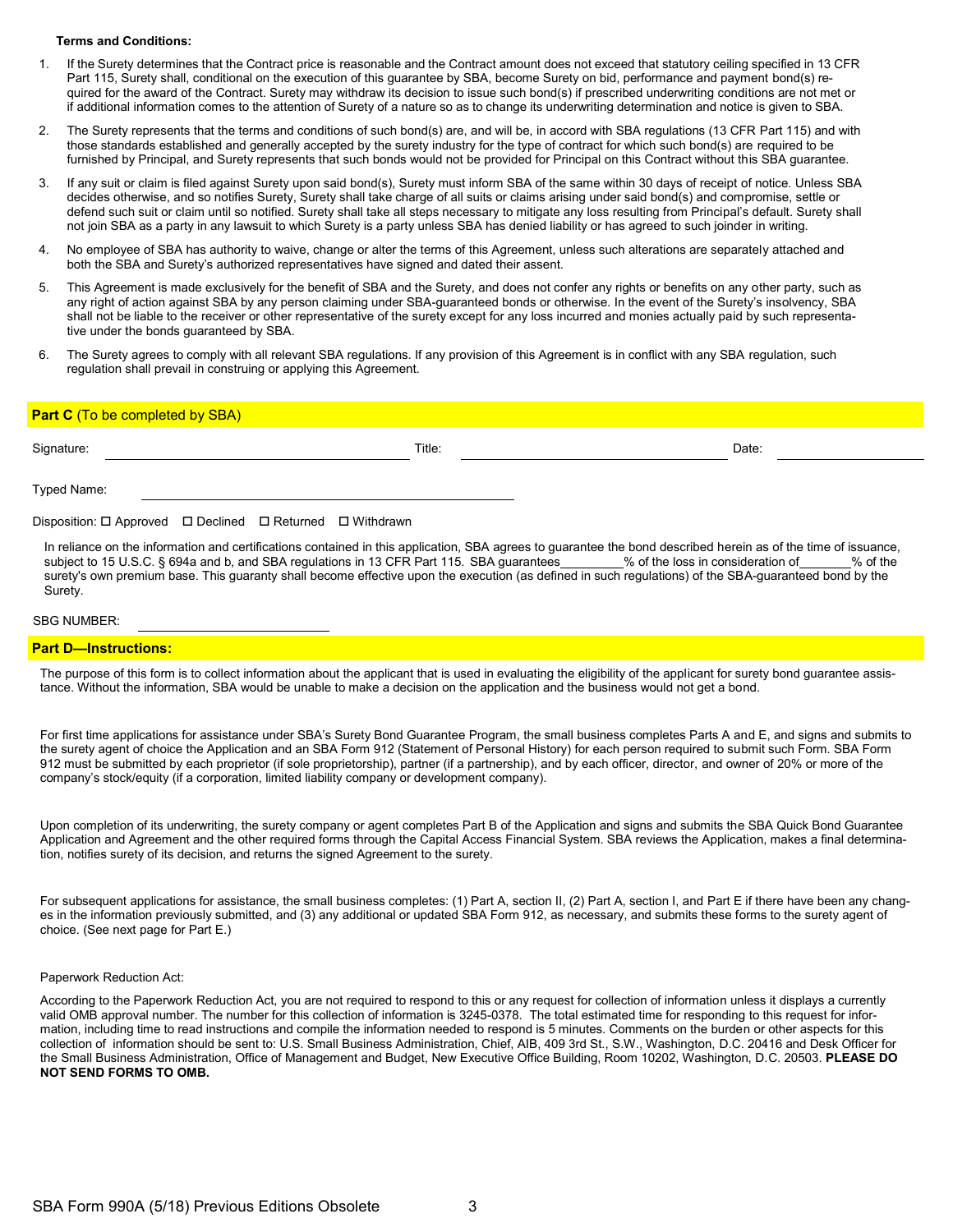## **Part E—CERTIFICATION WITH RESPECT TO "STATEMENTS REQUIRED BY LAW AND EXECUTIVE ORDER" AND DEBARMENT, SUS-PENSION, INELIGIBILITY, AND VOLUNTARY EXCLUSION** (This Part to be completed by Small Business for Initial Application and updated and submitted to SBA when there are any Ownership Changes)

#### **Certification on Behalf of the Small Business:**

By my signature, I certify, on behalf of the small business, that I have received and read a copy of the "STATEMENTS REQUIRED BY LAW AND EXECUTIVE ORDER" (Statement), which was attached to this Application, and I agree to comply with the requirements in the Statement. I also certify that I am authorized to execute this certification on behalf of the small business. **I understand that knowingly making a false statement or submitting false information is a violation of Federal law and could result in criminal prosecution or civil penalties under 18 U.S.C. §287, 371, 1001, 15 U.S.C. § 645, or 31 U.S.C. § 3729**

Business Name:

By:

Principal's Signature/Title **Date** 

#### **Individual Certifications:**

Each Proprietor, each General Partner, each Guarantor, and each Limited Partner, Stockholder, or other equity holder owning 20% or more of the small business must sign. The person signing on behalf of the business must also sign individually. In addition, if spouses collectively own 20% or more of the small business, each spouse must also sign.

By my signature, I certify that I have received and read a copy of the "STATEMENTS REQUIRED BY LAW AND EXECUTIVE ORDER" (Statements), which was attached to this Application, and I agree to comply with the requirements in the Statement. I also certify that I have reviewed the information in Part A of this form and certify that as to me personally all information in this Application is accurate and complete to the best of my knowledge. **I understand that knowingly making a false statement or submitting false information is a violation of Federal law and could result in criminal prosecution or civil penalties under 18 U.S.C. § 287, 371, 1001, 15 U.S.C. § 645, or 31 U.S.C. § 3729.**

| Signature and Title: example and the second state of the second state and state and state and state and state and state and state and state and state and state and state and state and state and state and state and state an       |                                                                                                                                                                                                                                |
|--------------------------------------------------------------------------------------------------------------------------------------------------------------------------------------------------------------------------------------|--------------------------------------------------------------------------------------------------------------------------------------------------------------------------------------------------------------------------------|
| Signature and Title: <u>Contract and Title</u> Contract of the Contract of the Contract of the Contract of the Contract of the Contract of the Contract of the Contract of the Contract of the Contract of the Contract of the Cont  |                                                                                                                                                                                                                                |
| Signature and Title: <u>contract and the contract of the set of the set of the set of the set of the set of the set of the set of the set of the set of the set of the set of the set of the set of the set of the set of the se</u> | Date: <u>_________________</u>                                                                                                                                                                                                 |
|                                                                                                                                                                                                                                      | Date: the contract of the contract of the contract of the contract of the contract of the contract of the contract of the contract of the contract of the contract of the contract of the contract of the contract of the cont |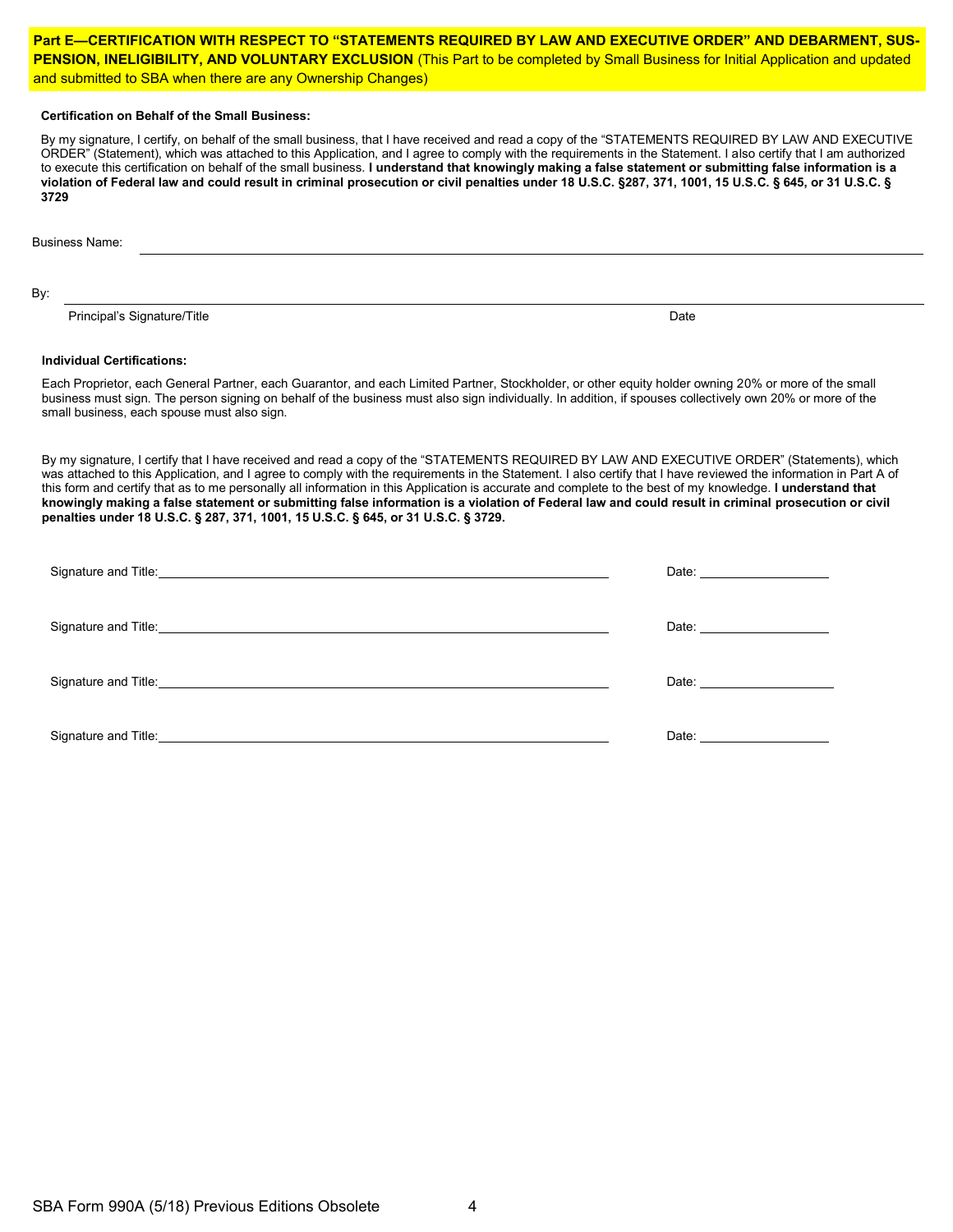### **STATEMENTS REQUIRED BY LAW AND EXECUTIVE ORDER**

Federal executive agencies, including the Small Business Administration (SBA), are required to withhold or limit assistance, to impose special conditions on approved guarantee agreements, to provide special notices to applicants and to require special reports and data from applicants in order to comply with legislation passed by the Congress and Executive Orders issued by the President and by the provisions of various inter-agency agreements. SBA has issued regulations and procedures that implement these laws and executive orders, and they are contained in Parts 113 and 117, Title 13, Code of Federal Regulations Chapter I, or Standard Operating Procedures.

### **Freedom of Information Act (5 U.S.C. 552)**

This law provides, with some exceptions, that SBA must supply information reflected in agency files and records to a person requesting it. Information about approved SBG guarantee agreements that will be automatically released includes, among other things, statistics on the SBG programs (individuals are not identified in the statistics) and other information such as the names of small businesses (and their officers, directors, stockholders or partners), the amount of the SBG guarantee agreement.

Proprietary data on an applicant would not routinely be made available to third parties. All requests under this Act are to be addressed to the nearest SBA office and be identified as a Freedom of Information request.

### **Privacy Act (5 U.S.C. 552a)**

A person can request to see or get copies of any personal information that SBA has in his or her file when that file is retrieved by individual identifiers such as name or social security numbers. Requests for information about another party may be denied unless SBA has the written permission of the individual to release the information to the requestor or unless the information is subject to disclosure under the Freedom of Information Act.

Under the provisions of the Privacy Act, you are not required to provide your social security number. Failure to provide your social security number may not affect any right, benefit or privilege to which you are entitled. Disclosures of name and other personal identifiers are, however, required for a benefit, as SBA requires an individual seeking assistance from SBA to provide it with sufficient information for it to make a character determination. In determining whether an individual is of good character, SBA considers the person's integrity, candor, and disposition toward criminal actions. Before any bonds may be guaranteed by SBA pursuant to Section 411 of the Small Business Investment Act (the Act), 15 USC 694b, SBA is required to have a reasonable expectation that the applicant will perform the contract for which the bond is sought, and that the terms of and conditions of the bond are reasonable in the light of the risks involved and the extent of the surety's participation. Further, for all forms of assistance, SBA is authorized to make all investigations necessary to ensure that a person has not engaged in acts that violate or will violate or the Small Business Investment Act, 15 USC Section 687(b)(a). For these purposes, you are asked to voluntarily provide your social security number to assist SBA in making a character determination and to distinguish you from other individuals with the same or similar name or other personal identifier.

The Privacy Act authorizes SBA to make certain "routine uses" of information protected by that Act. One such routine use for SBA's system of records is that when this information indicates a violation or potential violation of law, whether civil, criminal or administrative in nature, SBA may refer it to the appropriate agency, whether Federal, State, local, foreign, charged with responsibility for or otherwise involved in investigation, prosecution, enforcement or prevention of such violations. (See, 74FR 14890 (April 1, 2009) (and as amended from time to time) for additional background and other routine uses.)

# **Right to Financial Privacy Act of 1978 (12 U.S.C. 3401)**

This is notice to you as required by the Right of Financial Privacy of 1978, of SBA's access rights to financial records held by financial institutions that are or have been doing business with you or your business. The law provides that SBA shall have a right of access to your financial records in connection with its consideration or administration of assistance to you in the form of a Government SBG guarantee agreement.

The law also authorizes SBA to transfer to another Government authority any financial records included in an application for a SBG guarantee, or concerning an approved SBG guarantee, as necessary to process or service the guarantee. No other transfer of your financial records to another Government authority will be permitted by SBA except as required or permitted by law.

### **Flood Disaster Protection Act (42 U.S.C. 4011)**

Regulations have been issued by the Federal Insurance Administration (FIA) and by SBA implementing this Act and its amendments. These regulations prohibit SBA from making certain loans in an FIA designated floodplain unless Federal flood insurance is purchased as a condition of the loan. Failure to maintain the required level of flood insurance makes the applicant ineligible for any future financial assistance from SBA under any program, including disaster assistance.